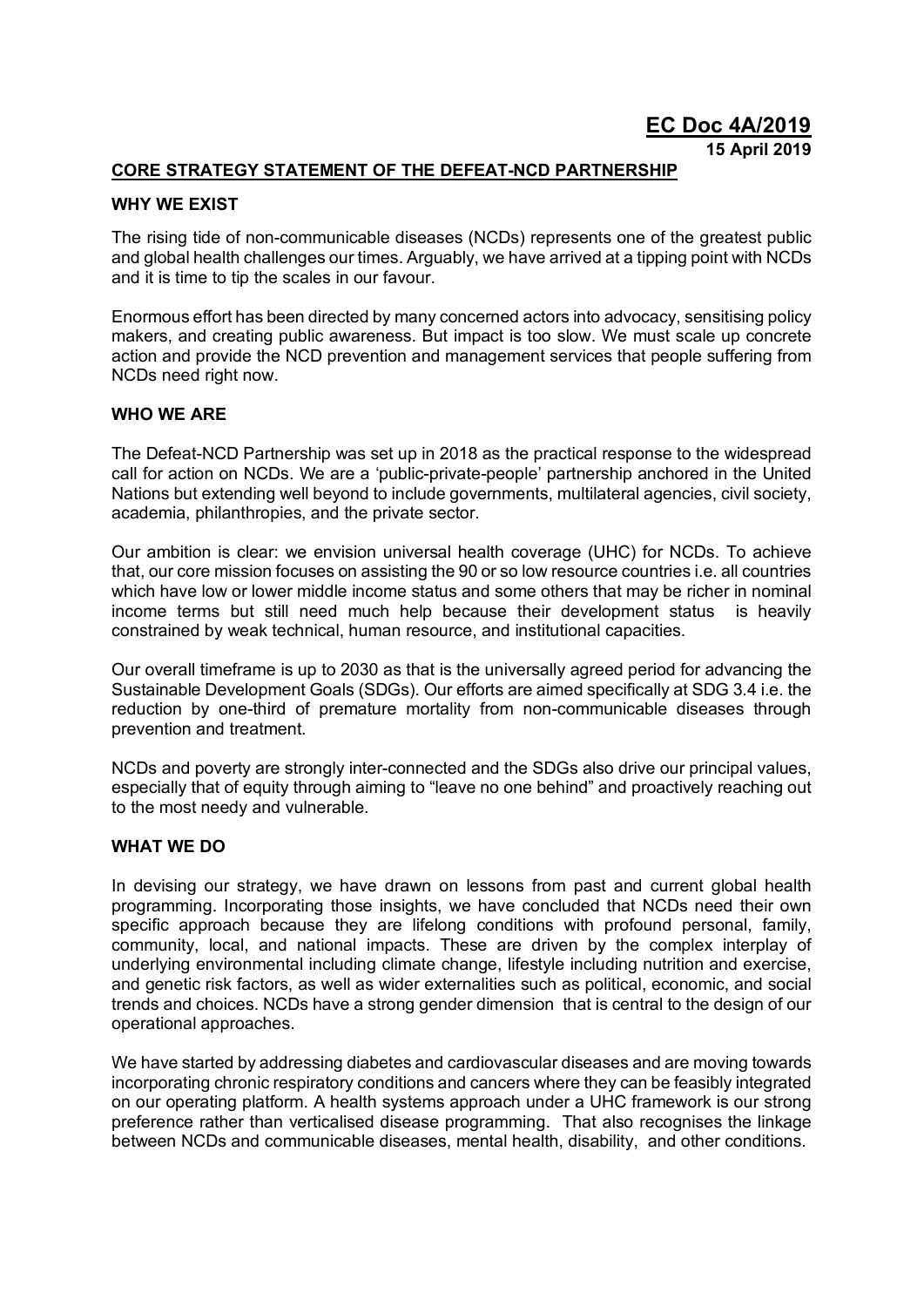Our practical work is organised around **four interconnected pillars** that, taken together, constitute a comprehensive service package to tackle the most common gaps and constraints that challenge low-resource countries.

## **Pillar 1. National NCD Capacity Building**

The overall objective of Pillar 1 is to ensure that partner countries have essential institutional capacities, structures, systems and financing in place to tackle NCDs in a sustained and sustainable manner.

A well-recognised problem is that of ad hoc and uncoordinated NCD activities which, though well meaning, are not able to achieve sufficient impact or optimise best use of scarce resources.

Accordingly, we help governments and especially national ministries of health and other strategically vital national institutions, to assess gaps in their capabilities to tackle NCDs and to lead and coordinate their partners. Actions to meet these gaps are then incorporated into new or updated national costed operational plans of action that also include expansion of services in line with a country's national health plan and targets.

Defeat-NCD assistance can include epidemiological, economic and service delivery studies, training and technical advice, procurement and distribution capacity planning, catalysing the formation of domestic public–private-people partnerships, and support with organizing financing. We prioritise the use of national expertise, institutions and civil society to ensure inclusive and participatory policy and planning processes.

### **Pillar 2: Community Scale Up of NCD Services**

The overall objective of Pillar 2 is to bring more of the necessary prevention and management of NCD services directly to more people who need them.

The challenge faced is that current approaches will take too long to close the huge existing gap in affordable universal service provision for NCDs. The result is a high level of preventable NCD complications that demand costly secondary and tertiary treatment and which generate large socio-economic costs and dysfunctions.

Defeat-NCD seeks to narrow this gap through demystifying, democratising, decentralising and where safely possible, demedicalising NCD service provision. This is done through enabling the earlier screening and management of the risk factors for NCDs as well as the mitigation of established disease.

To expand affordable access needs greater encouragement of self-care interventions and closer interlinkage between community-based and primary healthcare systems. They need to be backed by well-functioning and appropriate referral chains as well as strong partnerships with private caregivers and civil society. Entrepreneurial approaches to community mobilisation, education, and financing are needed combined with the use of smart digital tools and data. Upgrading service quality is vital as that has a direct bearing on patient compliance and achieving better health outcomes from treatment.

We will also have a Humanitarian Emergency Response Facility to support people with NCDs who find themselves in disaster or conflict situations.